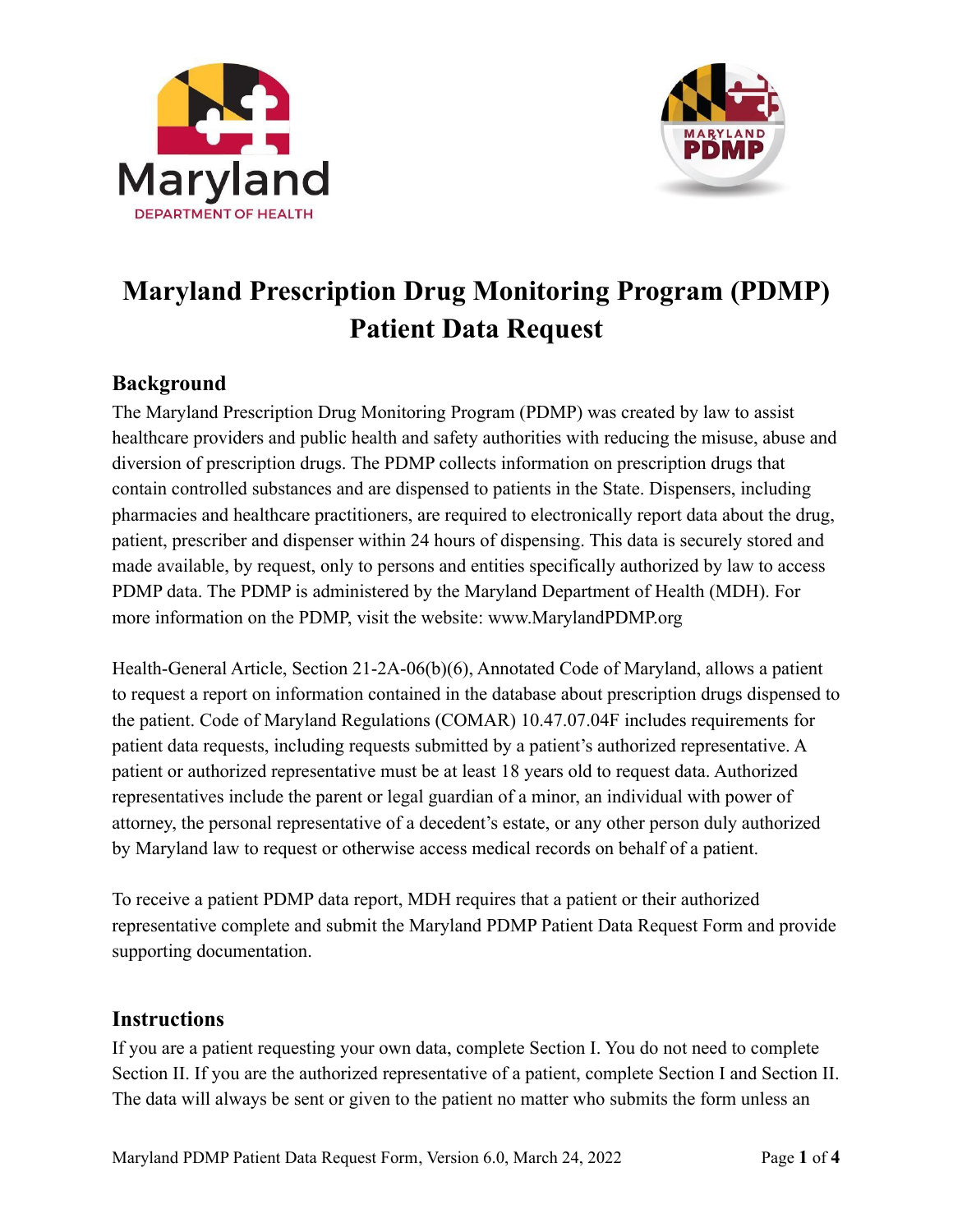authorized representative has submitted the request. Once complete, you must have the request notarized and delivered to the PDMP.

Have the form notarized by a commissioned notary public and mail the form, a copy of a valid State or federal government-issued photo identification card, and any original copies of supporting documentation (e.g. power of attorney, personal representative) to the below address:

**Prescription Drug Monitoring Program, c/o Tryphena Barnes Office of Provider Engagement and Regulation Maryland Department of Health 1223 Pratt St., 2nd Floor Baltimore, Maryland 21223**

### *Important Information about Patient PDMP Data Reports:*

- **Drugs Included**: The PDMP only collects information on prescription drugs that contain Schedules II-V controlled substances as defined in Criminal Law Article, Title 5, Subtitle 4, Annotated Code of Maryland. This includes opioid pain relievers like oxycodone (OxyContin, Percocet, Percodan, Roxicet), hydrocodone (Vicodin, Lortab) and methadone prescribed for pain; anti-anxiety and sedative medications like alprazolam (Xanax) and diazepam (Valium); and stimulants like Adderall and Ritalin. Many commonly used prescription medications (including antibiotics, antidepressants and cholesterol, blood pressure and thyroid drugs) will not be included in the report. Also, methadone or buprenorphine products dispensed from an opioid treatment program (e.g. "methadone clinic") will not be included.
- **Dispensing Location:** Only drugs dispensed in Maryland are required to be reported to the PDMP. The report will not include drugs dispensed in other states.
- **Selection of Prescription Records:** Only prescription records that include a match on the patient's name and date of birth will be included in the report. The data will include **all patient residential addresses** that are on-file with pharmacies and practitioners that have dispensed drugs to the patient in Maryland.
- **Data Accuracy & Comprehensiveness:** Although efforts are made to ensure accuracy, PDMP data may contain errors or omissions. PDMP data are not the official record of dispensing; only the original prescription can serve as the official record. Also, the dispenser reporting requirement went into effect on August 20, 2013, and PDMP data is not considered complete before January 1, 2014.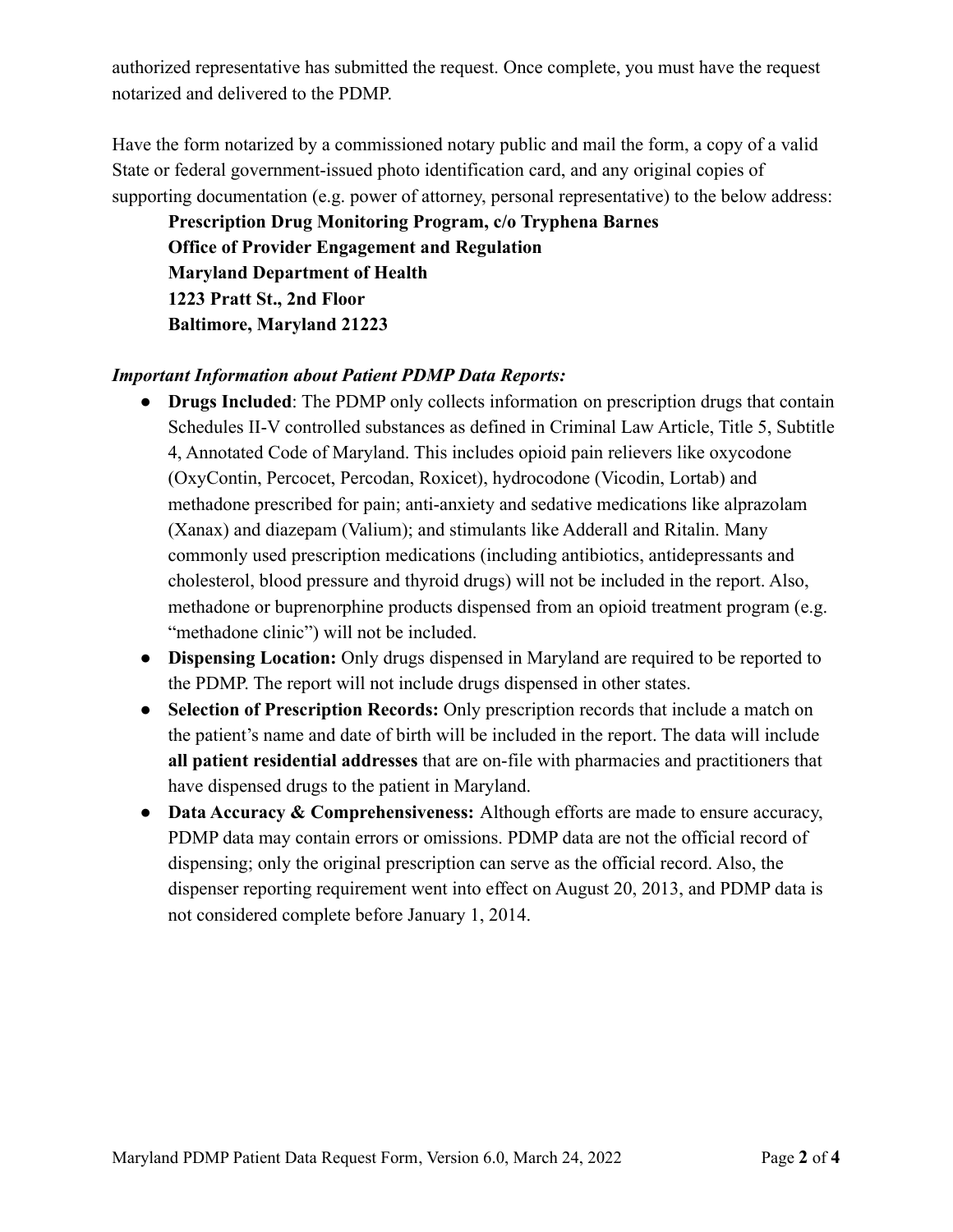## **Maryland Prescription Drug Monitoring Program (PDMP) Patient Data Request Form**

### **Section I: Patient Information**

| <b>Last Name</b>              | <b>First Name</b> | <b>Suffix</b><br>(Jr., Sr.) | Phone # |  |  |
|-------------------------------|-------------------|-----------------------------|---------|--|--|
|                               |                   |                             |         |  |  |
| Date of Birth<br>(DD/MM/YYYY) | <b>Sex</b>        | Email                       |         |  |  |

#### **Date Range**

| Dispense Start Date<br>(MM/DD/YYYY, or start) | <b>Dispense End Date</b><br>(MM/DD/YYYY) |  |
|-----------------------------------------------|------------------------------------------|--|
| of PDMP records)                              |                                          |  |

### **Preferred Delivery Method**

- **Email (see above)**
- **Mail (below)**

| <b>Address</b> |              |                 |  |
|----------------|--------------|-----------------|--|
| <b>City</b>    | <b>State</b> | <b>Zip Code</b> |  |

## **Section II: Patient's Authorized Representative Information (if applicable)**

| <b>Last Name</b>                       | <b>First Name</b>               |            | <b>Suffix</b><br>(Jr., Sr.) | Phone #                                              |  |                 |  |
|----------------------------------------|---------------------------------|------------|-----------------------------|------------------------------------------------------|--|-----------------|--|
|                                        |                                 |            |                             |                                                      |  |                 |  |
| Date of Birth<br>(DD/MM/YYYY)          |                                 | <b>Sex</b> | Email                       |                                                      |  |                 |  |
| <b>Address</b>                         |                                 |            |                             |                                                      |  |                 |  |
| <b>City</b>                            |                                 |            |                             | <b>State</b>                                         |  | <b>Zip Code</b> |  |
| <b>Relationship to</b>                 | <b>Parent/Guardian of Minor</b> |            | Power of<br><b>Attorney</b> | <b>Personal Representative of</b><br><b>Decedent</b> |  |                 |  |
| <b>Patient (Circle or</b><br>indicate) | Other:                          |            |                             |                                                      |  |                 |  |

**Signature Date**